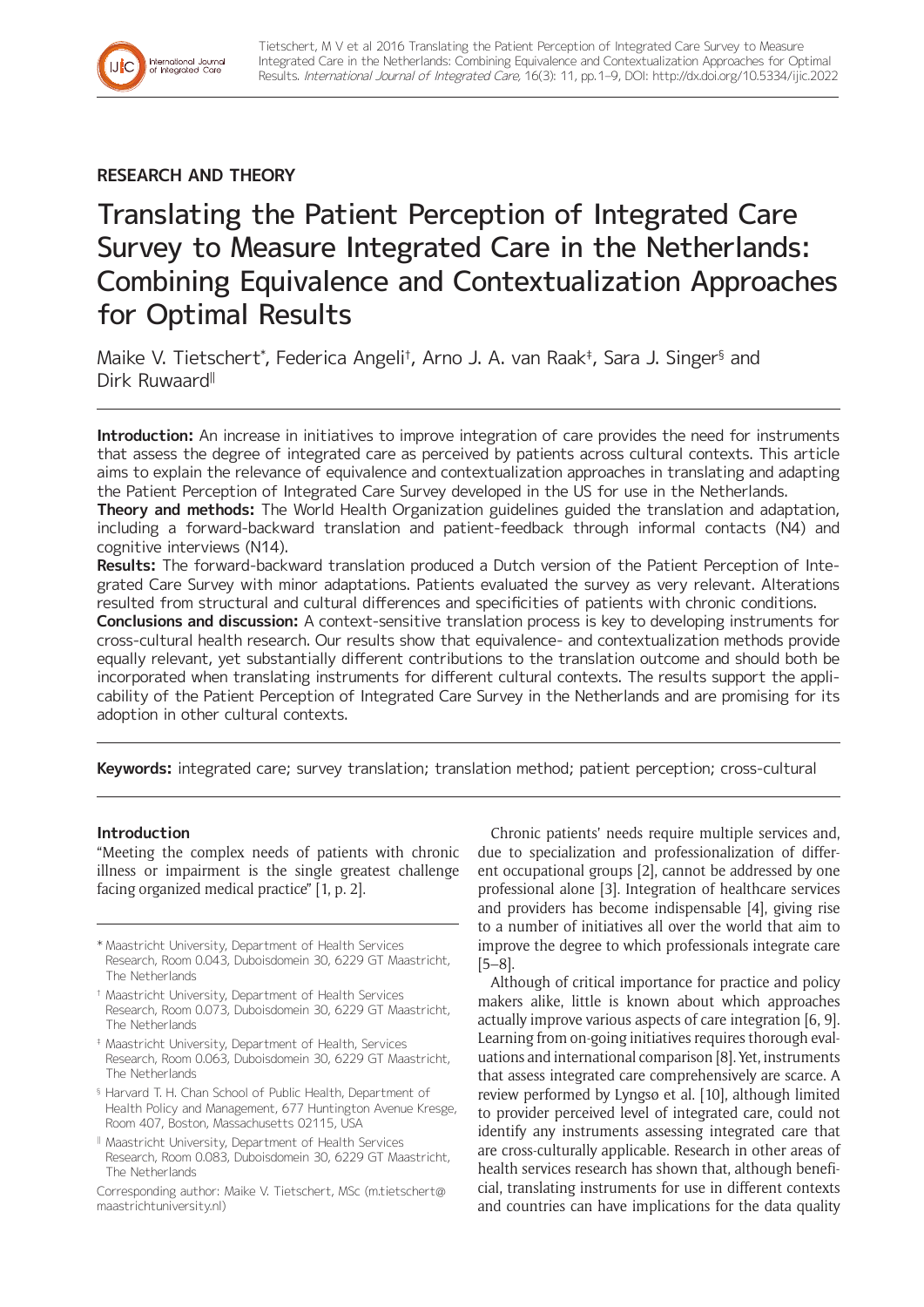and reliability [8]. This is particularly relevant to crosscultural studies of integrated care, because the values and social norms underlying integrated care are shaped within different cultural contexts, which is expected to bear an influence on individuals' perception of care delivery [11–13]. Hence, translating and adapting patient-reported measures to another cultural context requires a careful approach.

To facilitate valid translations and adaptations of surveys for cross-cultural use, translation studies have introduced different methods. At present, there is little agreement on which type of translation should be used – and how – to produce the most rigorous output [14]. Studies use different techniques and guidelines, which are mostly based on established practices rather than empirical results [15]. Limited empirical evidence is reported about what each method contributes to the translation [13, 15, 16]. Consequently, cross-cultural applicability of instruments is limited.

The pressing need for more empirically based insights on how best to perform cross-cultural translation combined with the need for cross-culturally applicable measures of integrated care requires addressing "challenges of replicating measurement instruments across different health care settings, guidelines on how best to develop measurement instruments that can more effectively be replicated in the health system of other countries and further validation and development of already existing measurement (p. 13)" [10]. Therefore, this paper addresses the following research question: How should different approaches for translations and cultural-adaptations be used for the translation of surveys that assess integrated care in different cultural contexts?

To do so, this paper describes the translation and adaptation process of the Patient Perception of Integrated Care (PPIC) Survey [9] for use in a research project that assesses integrated care in the Netherlands. The PPIC survey is developed by Singer and colleagues [9] in the US, based on two premises: First is that the degree to which integrated care is provided must be assessed independently from its organizational antecedents, which is why this survey is particularly suitable for cross-cultural use. Second is that the patient's perspective should be the point of departure. The PPIC operationalizes the following definition of integrated care:

"Patient care that is coordinated across professionals, facilities, and support systems; continuous over time and between visits; tailored to the patients' (and family members') needs and preferences; and based on shared responsibility between patient and caregivers for optimizing health." [17, p. 113].

This definition is further specified in a conceptual model, which describes integrated care along seven dimensions: coordination within, and across care teams, coordination between care teams and community resources, familiarity with patient over time, proactive and responsive action between visits, shared responsibility, and patient-centeredness [9, 17]. That the framework underlying the PPIC indeed reflects patients' understanding of integrated care is supported by the study of Walker et al. [6]. The authors conducted a series of focus groups with a diverse patient sample to explore patients' perception of integrated care. The themes they discovered were consistent with the dimensions underlying the PPIC. So far, the PPIC has only been used in the American health care context for which first psychometric tests support reliability and validity [9].

To translate and culturally adapt the PPIC survey to the Dutch context, we apply techniques from two basic approaches and compare their separate contribution to the translation output. Thus, by accomplishing the translation of the PPIC survey for use in the Netherlands, this study contributes insights that can help to inform future translations and adaptations of health-related surveys for different cultural settings. We proceed by explaining two different translation approaches, the translation process that we followed and how this processes contributed to the translation outcome.

## **Theory and Method**

The literature describes two basic approaches to translation, namely equivalence and contextualization. According to the equivalence approach the aim of a translation is 'to achieve a text in the target language that is equivalent, meaning having equal value, to the original source-language version' [16, p. 563]. Studies seeking this objective predominately use techniques that ensure accuracy, validity, and reliability, such as forward-backward or team/committee translations. When seeking contextualization, "the translation is a form of intercultural interaction, rather than a lexical transfer of meaning" [16, p. 573]. This form of translation employs a hermeneutic and interpretive activity, which achieves quality if the original meaning is transmitted in a culturally adequate way. The idea underlying this approach is that instruments should not only receive adequate linguistic translation but also should adjust for cultural specificities of the new context to maintain content validity [11]. An example is provided by the study of Li, Wang and Shen [18] in which they translated the US-developed SF-36 Health Survey for use in China. To adapt an item that measured physical activity for the Chinese context they used Tai Chi as a complementary prompt because the original suggestions golf and bowling were not regular sports in China. Although linguistically these adaptations change the question, they helped to increase comparability of the construct that the item measured.

Along these same lines, Johnson [14] distinguishes between shared method and shared meaning. Shared method addresses equivalence and concerns technical problems of cross-cultural measurement, such as semantic and instrument equivalence or psychometric properties. Shared meaning follows the contextualization paradigm and aims for interpretive equivalence, being equivalence of the meaning of measures. These two approaches (equivalence and contextualization) formed the framework that guided our translation process. To translate the PPIC survey we started by following the equivalence approach. We then proceeded with contextualization methods to culturally adapt the PPIC survey to the target context. We will continue by describing the properties of the PPIC survey,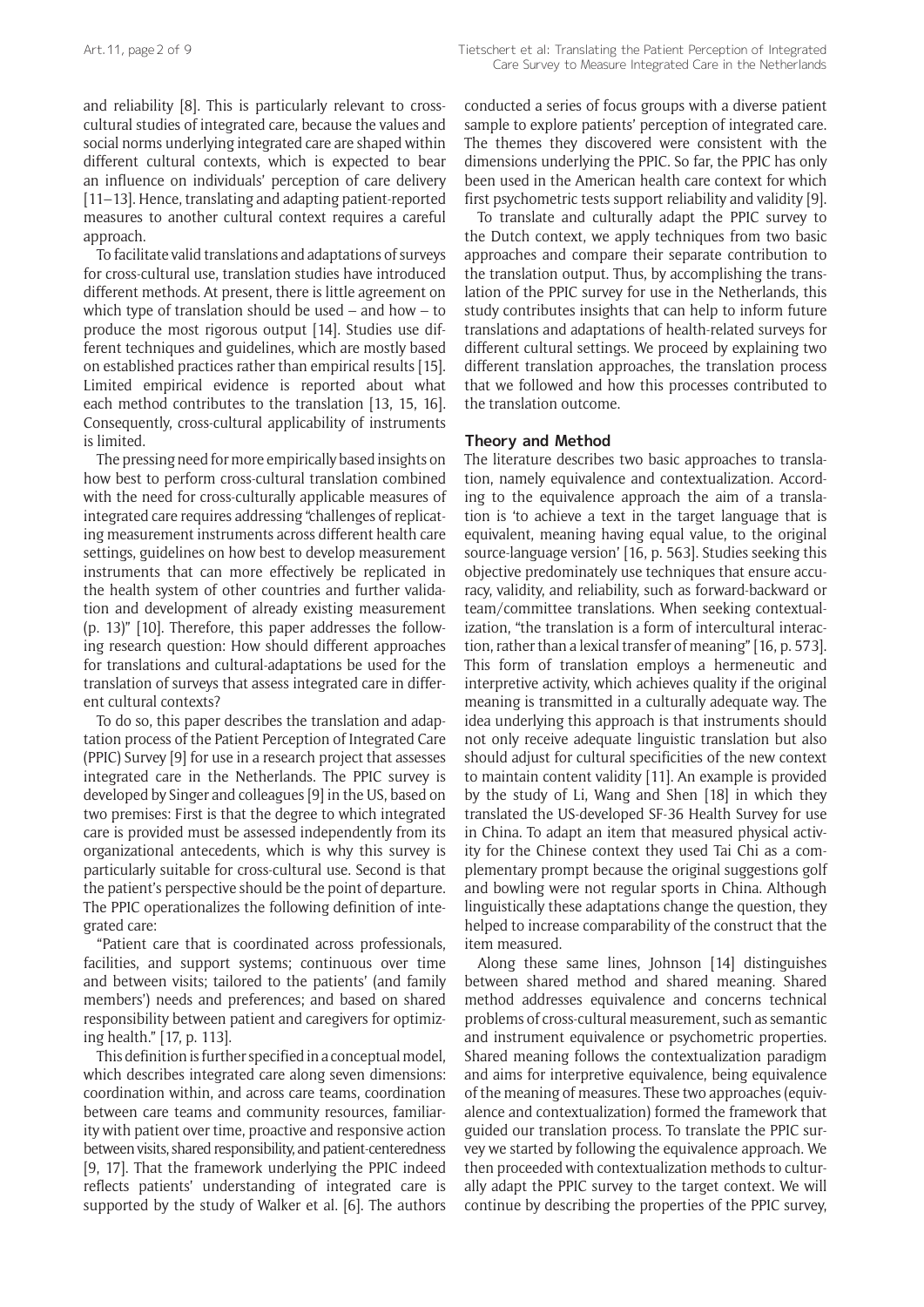followed by the translation process that we applied to translate and adapt the survey for use in the Netherlands to assess integrated care as perceived by patients of primary care centres.

#### **Measure**

The PPIC survey (version 2.1) measures patients' perceptions of integrated care for application in the US and served as basis for the translation and adaption process. The survey was theoretically derived and developed through multiple rounds of pilot-testing, cognitive testing, and input from an advisory panel of survey measurement and care integration experts, patient representatives, and patients [9, 19]. Designed particularly for administration to patients with multiple and complex healthcare needs, the survey asks about patients' experience of care across settings, including their primary provider's office, specialists, hospitals, and at home, and over time. Reliability and validity were previously established in a US based sample.

#### **Development process**

In translating the survey, we followed the guidelines of the World Health Organization for translating questionnaires [20]. **Figure 1** provides an overview of our translation process, which started in November 2013 and was finalized in August 2014.

We started by assessing the item applicability for our study purpose and target population. We included all items that measure the degree to which integrated care is provided. Additionally we included questions about the following demographics: general health status, age, gender, highest level of school, country of origin and whether somebody helped to complete the survey. In choosing our methodology we sought to achieve interpretative comparability, i.e., equality with which measures are interpreted across cultures (equality of meaning) and procedural comparability, which relates to technical problems of cross-cultural measurement (e.g. equality of items, measurement unit, or psychometric characteristics) [14]. We started with the equivalence approach in performing a forward-backward translation. Forwardbackward translation was chosen because we aimed to produce a cross-culturally comparable survey for which this method is most suitable as it allows for direct comparison of the translated measure with the original [21]. The research team consisted of four researchers, fluent in English and Dutch. Two researchers are native Dutch, one German and one Italian. The forward translation was performed by the German and one Dutch researcher and then verified by the other researchers independently. Deviations and adjustments were discussed during group sessions. The developer of the PPIC survey verified the intended interpretation of questions in case of disagreement. After reaching consensus, a backward translation was requested from an independent translator at the University's Language Centre. The backward translation was compared to the original and Dutch version. Mismatches were discussed among the research team and the translator until consensus was reached.

Applying forward-backward translation ensures comparability of the translated measure with the original measure even in case of poor translations, because the translated items may use the same structure as the translation and hence may perform well in the backward translation. Yet, it may not necessarily produce a translation that is appropriate for use in the target culture [21]. Although items might be semantically equivalent, their interpretation can vary across different cultural contexts. We therefore supplemented equivalence methods with contextualization 1) to ensure understandability of our survey and 2) to verify that items were measuring the constructs they were intended to measure. Because involving informants from the target population in the translation process is associated with increased user satisfaction and response completeness [22], we presented the survey to four respondents that were patients of a primary care centre in South Limburg, the Netherlands. Respondents were asked for feedback on understandability and relevance of each survey item.

Insights from the forward-backward translation and initial patient feedback were incorporated in a pilot version of the Dutch PPIC survey. To assess applicability and understandability of this version we then performed cognitive interviewing in group- and individual settings. Group interviews were performed because they allow comparison among respondents' experiences and perceptions. Furthermore, group interviews facilitate interaction between respondents and can illuminate similarities and differences in reference frames that respondents apply when interpreting survey items [23]. Next, we performed individual interviews because, although group interviews offer the benefit of interaction, individual interviews are better suited to gain in-depth knowledge as they allow for direct probing of respondent's knowledge [23]. Also, individual interviews allowed the inclusion of informants that were not able to travel to participate in group interviews due to health challenges. Inclusion of this group was very important because patients with complex health needs are likely to strongly benefit from receiving integrated patient care and hence are an important target audience [17]. The WHO guidelines advise testing each instrument section on at least ten patients [20]. We reached saturation after interviewing 14 patients (one group interview with four respondents, three interviews with pairs and four individual interviews). During the interview, the interviewer read the questions out loud. Respondents were asked whether questions were formulated clearly, to rephrase questions, explain what the items were asking and what they thought of when providing an answer. For difficult items, respondents were encouraged to provide suggestions for improvement. At the end of the interview, respondents were asked what they thought of the survey, whether the items cover their care experience and whether questions were missing. Each interview was recorded after respondents' permission was gained. Insights from the interviews were used to finalize the survey. Finally, adapted questions were translated into English and presented to the developer of the PPIC survey to ask for feedback and approval (the survey is available from the authors on request).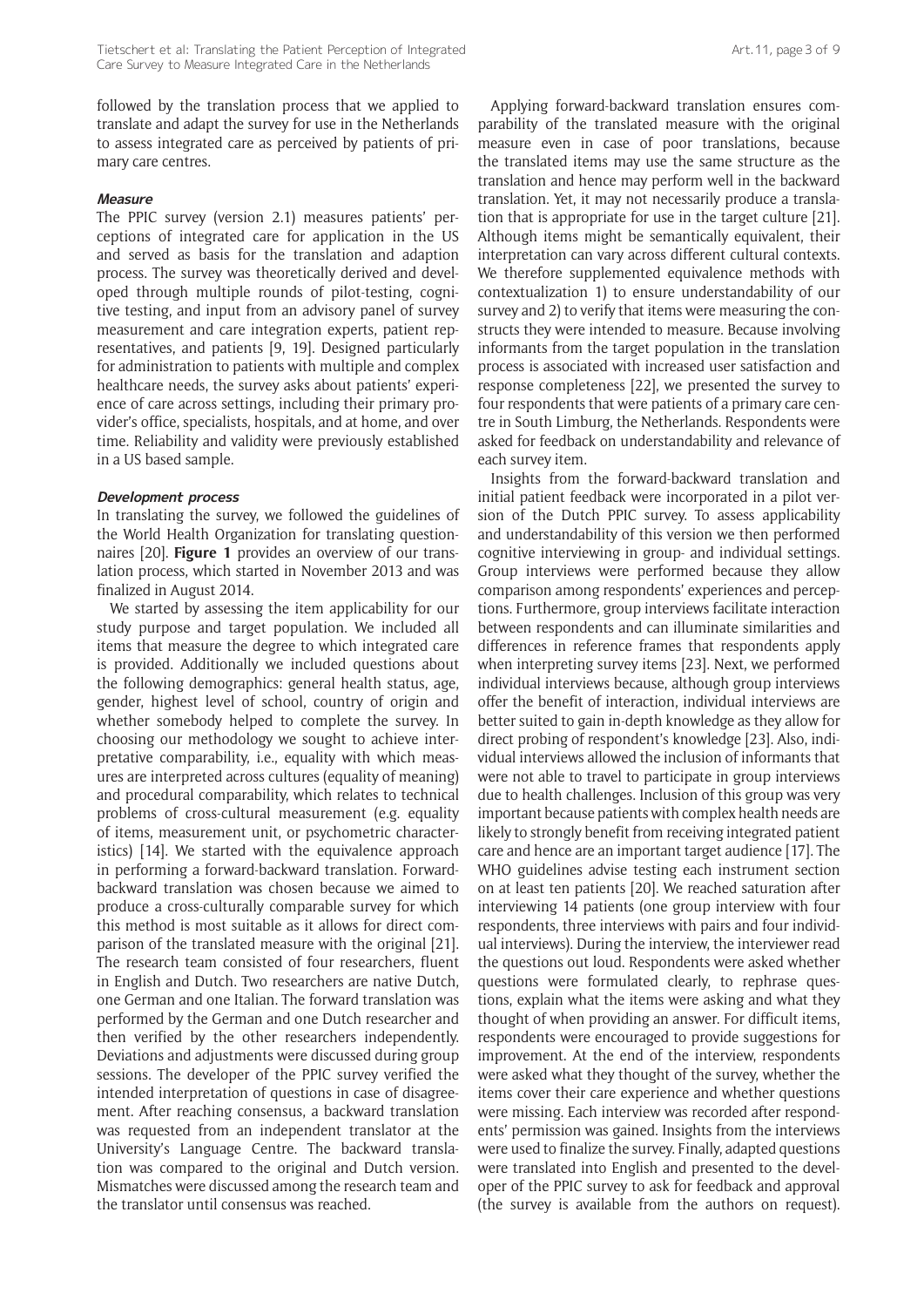

**Figure 1:** Translation process based on WHO guidelines.

This study was exempt from review by the Medical Research and Ethics Committee since it was not liable according to the Dutch Medical Research (Human Subjects) Act [24].

#### **Study Population – cognitive interviewing**

As the survey assesses inter-provider collaboration, respondents eligible for inclusion had to be seen by more than one health care provider in the previous six months. Respondents were approached via a primary care centre and an interest group for health care users in South Limburg, the Netherlands. Men and women were equally represented with ages ranging from 40 to 83.

#### **Data-analysis**

The feedback from the cognitive interviews was summarized after the interviews were performed. To determine whether questions needed refinement the notes were reviewed to find similarities and differences in the respondents' feedback. The findings and possible alterations of items were discussed within the research team.

#### **Results**

## **Forward-backward translation**

After the forward translation was performed some questions needed shortening, because grammatical differences in the Dutch language resulted in over-complicated sentence structures. To ensure that question content was not affected, we checked for conceptual equivalence after the backward translation was performed. Alterations after the backward translation were minor and considered lexical changes, where synonyms were matched to the original version precisely. At this stage, we changed words in three items: 'thoughts' into 'idea', 'good' into 'easy' and 'care' into 'instructions'. We also adapted three questions for which the introduction differed from the other items. Most questions in the survey begin with 'In the last 6 month. . .'. However, questions about specialist care outside the provider's office start with 'In general' but were erroneously translated with 'in the last 6 months'. We also adapted one question where the word 'sometimes' was accidentally translated into 'often'.

#### **First response by the initial four patients**

We presented the survey to four patients to ask for their first impression on understandability and relevance of survey items before finalizing our survey for cognitive interviews. Respondents experienced difficulties in answering some questions that assess the provision of information and support because they did not feel they needed such services. For example, patients with chronic disease found it difficult to relate to the following question: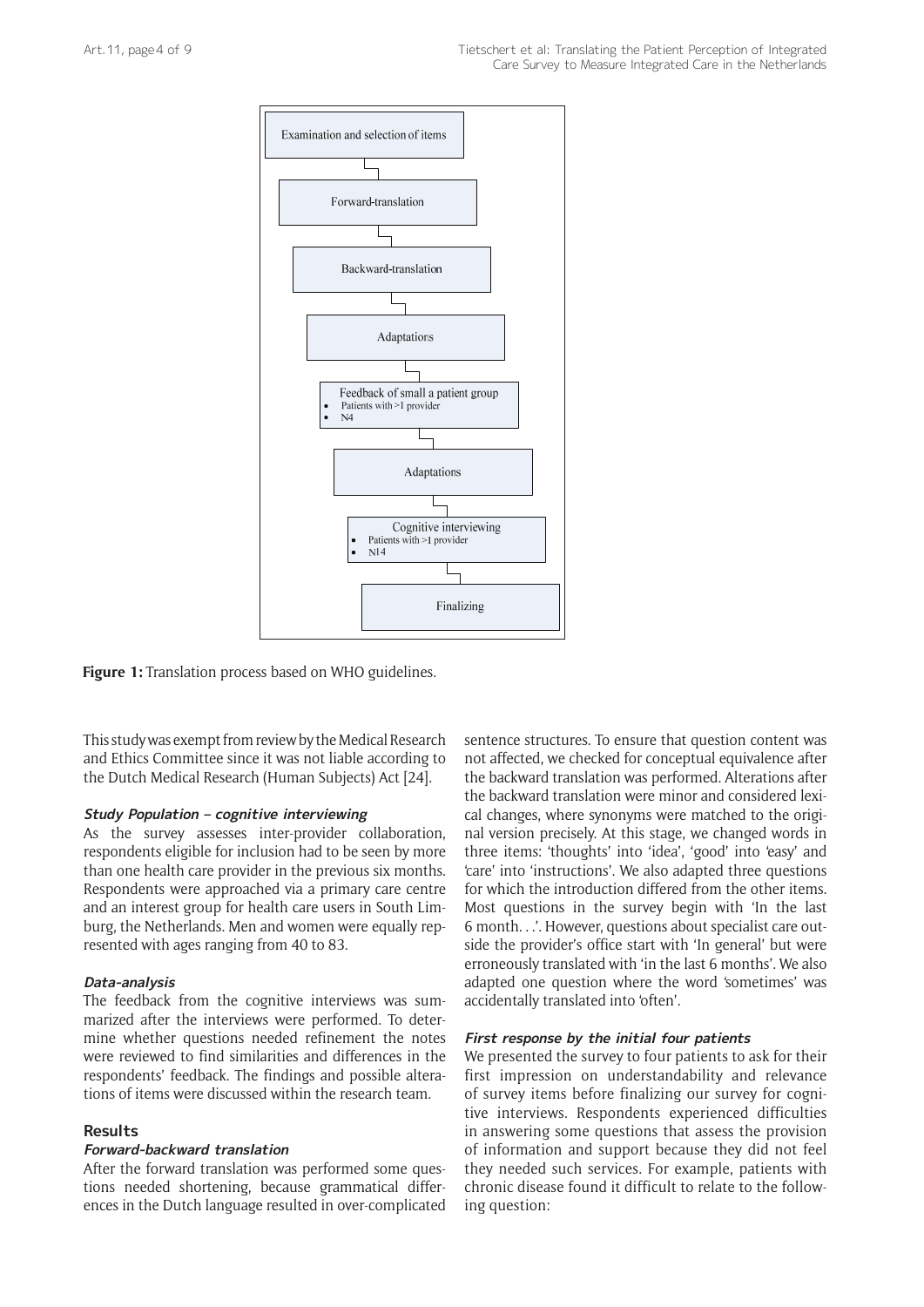"In the last 6 months, how often have you and anyone of the primary care centre talked about how you were supposed to take your medicine?"

Respondents explained that they did not discuss how to take the medicine with their provider because they had been taking this medication for years. Hence, they perceived that this question was not relevant to their situation. The same applied to patients with non-complex health needs, in relation to the following question:

"In the past 6 months, how often did these other staff talk with you about care you received from your GP?"

Respondents struggled to answer this question because answering 'never' indicates that the staff did not provide integrated care, while instead they perceived that there was no need. Because the survey was presented to a small number of patients who may not cover all characteristics of the target population, we did not change any survey items at this stage. Instead, we added sub-questions that assessed patients' needs for the type of care that the particular question was addressing to improve the interpretability of these items and to account for the heterogeneous population. These additions were verified during cognitive interviews.

#### **Cognitive interviewing**

Respondents' feedback for the applicability of the PPIC survey was positive. Items were evaluated as highly relevant and covering crucial aspects of health care delivery. However, respondents also identified possibilities for improvements. Below, we describe the main issues patients raised and how we addressed them.

Respondents experienced difficulties with questions that were referring to the content of the previous question, such as the case for the following two items:

Item 18: "In the last 6 months, did this provider talk with you about setting goals for your health?" Item 19: "In the last 6 months, did the care you received from this provider help you meet your goals?"

It was not clear that the goals in question 19 were referring to the goals in question 18. To improve visual guidance and to reduce item length we subordinated referring questions and took out redundant repetitions. For example question 18 was changed to 17a and 'your goals' adapted to 'these goals'.

Questions that asked about 'instructions' that providers advised the patient to follow were experienced as somewhat patronizing. Respondents explained that doctors can only give advice and that it is up to the patient to decide how they use it. We therefore added the word 'advice'.

Furthermore, patients struggled with the item that asks whether the GP discussed setting goals for their health. Patients stated that the only goal of a patient is to get perfectly healthy but that this was not possible for most

of them. Providing examples about other goals such as increasing physical activity or a healthier diet clarified the item but respondents expressed a discrepancy between these examples and their initial understanding of the question. However, possible goals could be many, and we did not want to limit the item to a set of examples. To provide more guidance to the respondent we added 'setting goals to improve your health, maintain your health, or to slow down deterioration' to the question.

Patients had difficulties in answering questions about the GP's knowledge of patients' medical history. According to respondents providers were well informed because they access information via the medical information system when seeing the patient. Respondents were satisfied with this approach but had problems answering the question, as strictly speaking the providers did not 'know' the information but had 'consulted' their medical record to access it. To overcome this problem we added consult to this question: 'In the last 6 months, how often did this provider seem to know or consult the important information about your medical history?'

The item asking whether the patient had to contact the provider's office him/herself to get the results of a medical test also required adaptation. In the Netherlands, it is normal procedure for patients to contact the provider's office themselves. All respondents reported that this was the case. Respondents did not experience this as onerous as long as they were informed about it. Hence, we added the following question:

"When you had to contact the primary care centre yourself: Did they explain to you in advance that you had to contact them yourself?"

Other items requiring discussion were asking about contact with the primary care provider's office outside regular office hours. Respondents stated that these questions were not applicable to the Dutch system, because patients either are redirected to an answer machine with information on where to go or are immediately redirected to the general practice service (huisartsenpost), a service for acute and urgent care needs outside regular office hours. This is a widely used system in the Netherlands of which patients are aware. Patients explained that they would not contact their provider outside office hours, because they know they have to contact the general practice service. Although this system is much institutionalized we consider it important to determine whether primary care centres ensure continuity of care. For this purpose we changed the following question from:

"In the last 6 months, when you tried to contact this provider's office after regular office hours, how often did you get an answer to your medical question in a timely manner?"

to

"Did the primary care centre make sure that you knew where to go outside regular office hours?"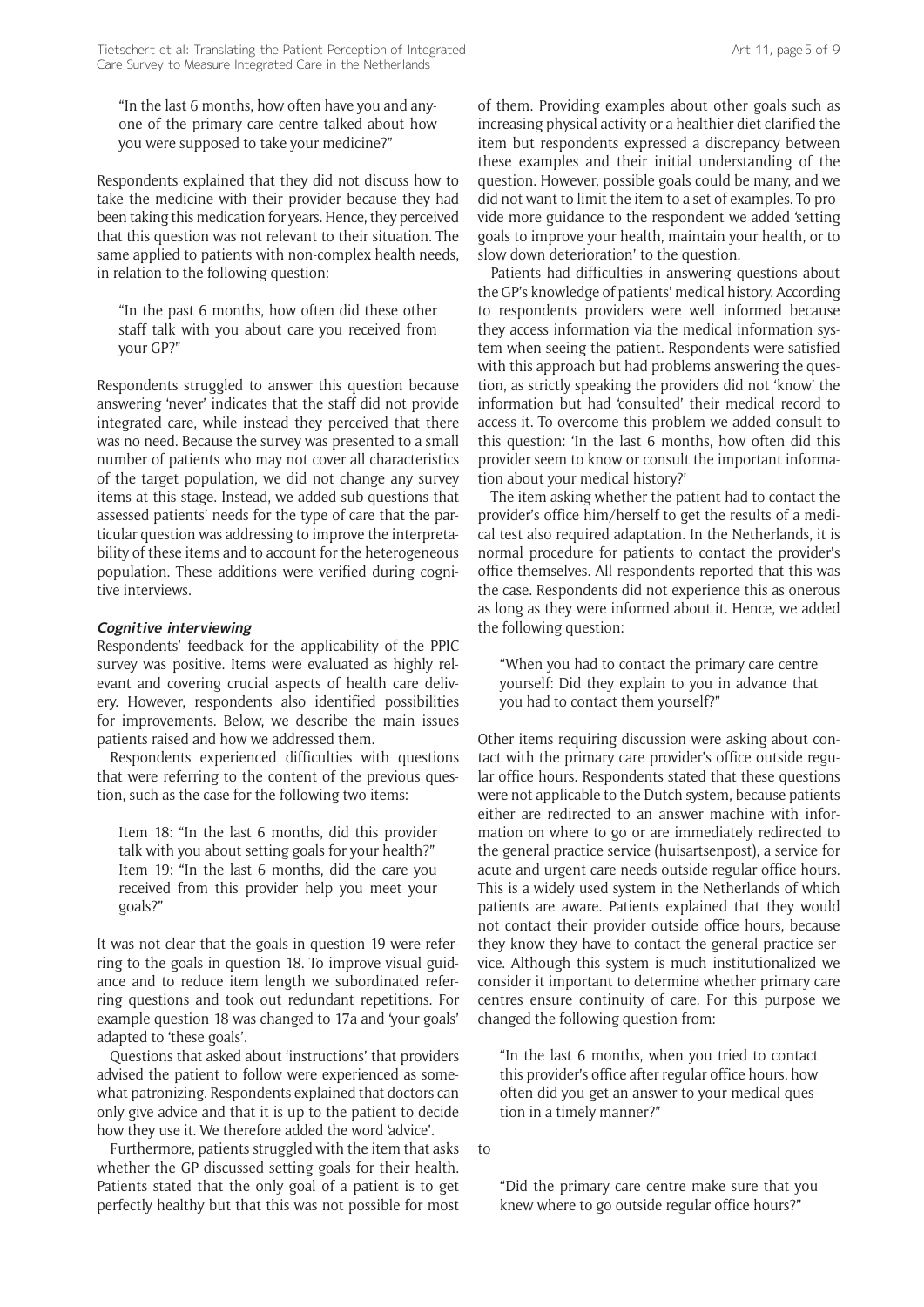Respondents had difficulties providing one overall score for the care they received because there are large differences in the quality of care they receive from different providers, which they claimed makes it impossible to weigh these differences in one score. To prevent respondents from skipping this item we separated answer categories from an overall score to individual scores for each provider group in the survey (GP, other staff of the provider's office and the specialist).

We also asked patients whether the survey misses aspects that are important to their care delivery. An item that was missing concerned the evaluation of medicine. Patients explained that their GP, when prescribing new medicine, typically thoroughly explained how to take this medicine, but may not have evaluated whether the current medication intake was still up to date. Patients described situations where they felt nauseous for long periods because the medication intake did not meet their needs anymore. We therefore added the following question:

"In the last 6 month: did somebody from the primary care centre look at your medication intake with you?"

#### **Discussion**

This paper describes the approach used to translate and culturally adapt the Patient Perception of Integrated Care (PPIC) survey for use in the Dutch health care sector. The WHO guidelines proved to be very useful in guiding this process. Using both equivalence and contextualization approaches was particularly valuable, as each step of the process led to significant improvements in the applicability of the survey for the Dutch context.

**Figure 2** highlights how both methods provided different contributions to the adaptations process. Methodologies that belong to the equivalence approach revealed the need for lexical and formal adaptations. The forward-backward translation process showed that choosing adequate wording is a delicate process and needs a thorough examination. This is particularly relevant for words that have several synonyms in the target language that, depending on the context, one or the other of which may better represent the source wording. Formal adaptations were needed because some items were lengthy after literal translation, which, although adequate, threatened comprehensibility and ultimately validity. Item subordinating was needed to solve this problem.

Although this step was important to retrieve a comprehensive starting version equivalent to the source, our process has shown that an adaptation needs additional steps to successfully transfer a survey to a different cultural context. This is even more important in the case of patient self-reported measures that assess normative constructs, such as for the study of integrated care. As the respondents' feedback has shown, although the cultures of the US and the Netherlands are relatively similar [25], considerable differences exist between integrated care perceived by patients in the Netherlands as opposed to the US. These differences relate to the health care context and are structural and cultural in nature, requiring adaptations of the survey content. As for cultural elements, Dutch

patients perceived the word 'instructions' as patronizing and preferred the word 'advice'. Also, Dutch patients with chronic disease experienced questions about instructions for the medication intake as redundant because they were familiar with this medication and did not need repetitive explanations. As for structural elements, questions about care outside regular office hours were not applicable to the Dutch health care system and needed adaptation because patients are typically referred to the general practice service.

As these examples show, over-reliance on the equivalence approach ensures formal congruence of the 'signifiers' (words and sentences) but misses possible contextual differences which affect their 'signified', hence perceived meaning [26]. Thus, if one is looking for a sheer instrument translation, equivalence methods such as a forward and backward translation will serve the purpose. For a culturally appropriate adaptation, however, the equivalence approach results in only a starting version. Contextualization related methods are needed to adapt the survey to specificities of the context in which the survey will be administered. We therefore advise researchers who want to introduce an instrument to a new cultural context to combine equivalence and contextualization methods. Yet, the proportion of methods from each approach might depend on the context for which an instrument is adapted and its difference with the source context. Future research should investigate the extent to which differences across contexts influence the mix of methods between approaches. Doing so could advance our understanding of requirements for an efficient translation process in which each steps adds value to the translation [13]. Translation and cultural adaptation processes are costly and time-consuming [11], and hence should be designed to provide meaningful contribution to the translation outcome. Hofstede's classifications of national cultures [25] is one framework that could help explain how differences in contexts relate to the necessity for either equivalence or contextualization approaches. According to this framework, national cultures can be compared across different dimensions. Johnson and colleagues [27] have shown how differences in Hofstede's dimensions relate to differences in response behaviour. Cultures with high power distance, that is the extent to which members of a society accept that power is distributed unequally [28], are associated with significantly higher extreme responding and significantly lower tendency for acquiescence. These findings illuminate how this framework could be useful in assessing distance in cultural values between the context in which an instrument is developed and the context to which the instrument is transferred. Understanding these differences would help with choosing the relative proportion of equivalence and contextualization-related approaches. Equivalence approaches may suffice for transferring instruments across countries with relatively similar scores on the Hofstede's culture dimensions. Larger differences may require more contextualization-related approaches. Translation approaches should start with an assessment of similarities and differences in contexts before choosing approaches to perform the transfer.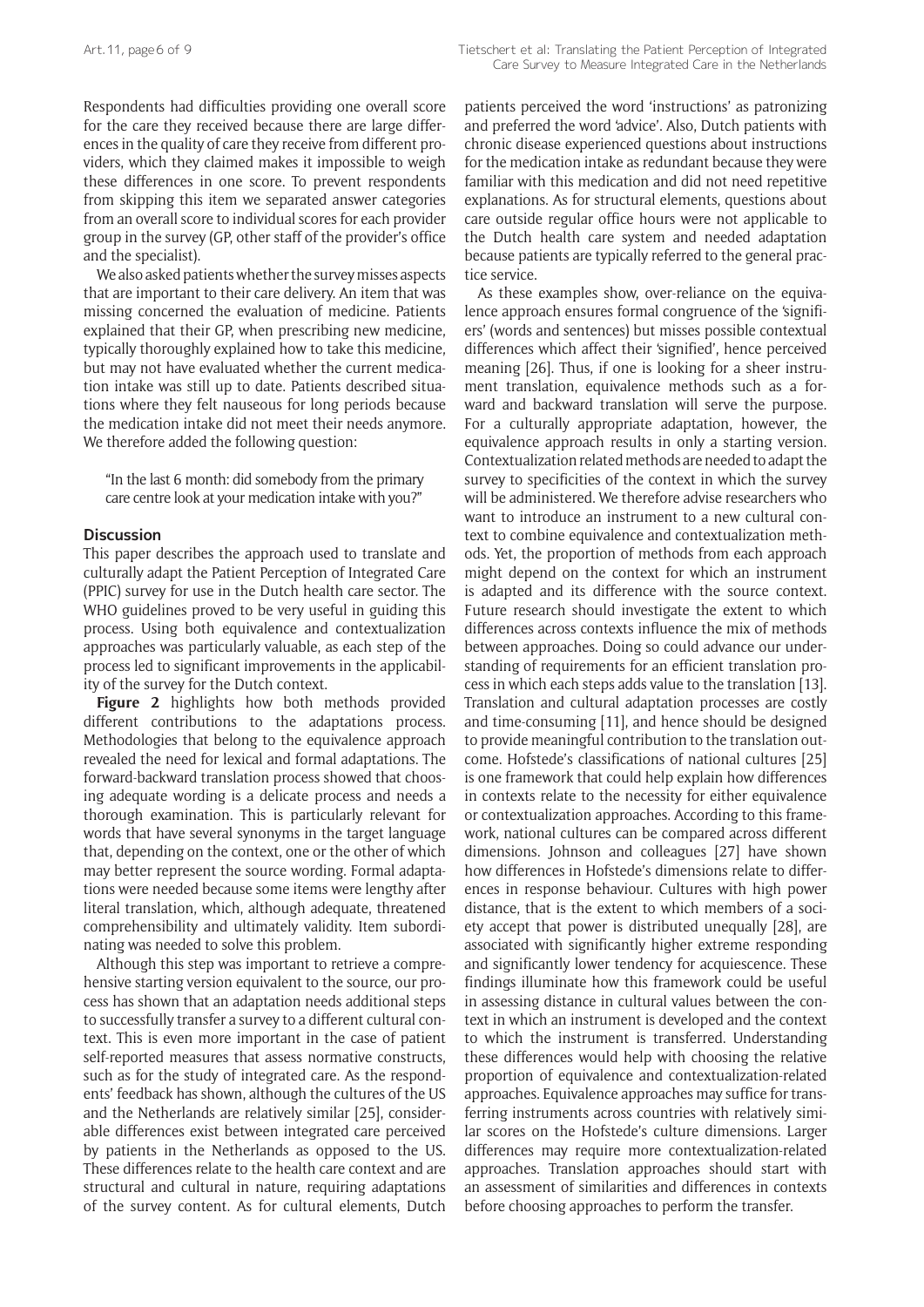

**Figure 2:** Translation process outcomes.

Through this study we were able to show that it is possible to transfer instruments that assess the patientperceived level of integrated care across countries and cultural contexts. In doing so, we advanced current insights about how different approaches impact on the translation outcome in providing in-depth results of our translation process and results. Our results are promising, but more research is needed to advance cross-cultural research in the field of integrated care. For example, this study focused on between-country differences. The influences of within-country differences, which result from increasingly diversifying cultures inside countries [29], have yet to be examined. Also, differences in context between the US and the Netherlands were relatively small [28]. Usability of equivalence- and contextualization-related approaches should be assessed in translation projects for countries with larger differences. Additionally, this study focused on assessing the interpretative equivalence of survey items, namely the extent to which concepts are similar or different across contexts through cognitive interviews. However, Johnson and colleagues [27] have shown that respondents from different cultures do not only differ in their perception of the constructs but also in the degree to which they perceive that needs are fulfilled. As described in the method section, we aimed to achieve procedural equivalence during the translation and adaptation process of the Dutch PPIC survey and added questions that ask about respondents' needs for a certain service to assess these preferences. A next step is to further explore results related to procedural equivalence and to determine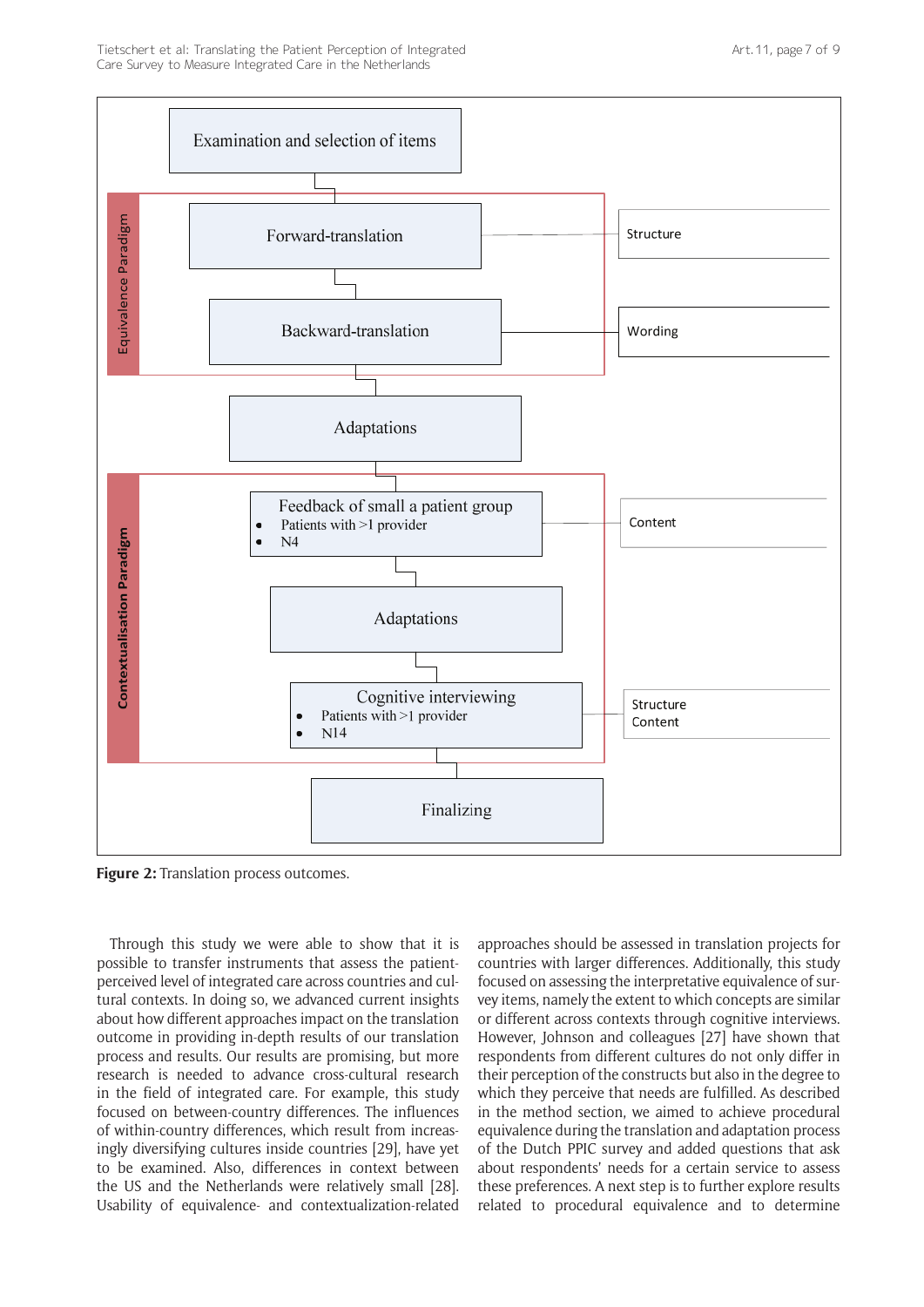validity of the Dutch PPIC survey through psychometric testing. These analyses are currently underway based on a study that was performed in four primary care centres in the Netherlands.

## **Conclusion**

Both equivalence and contextualization approaches contributed significantly to the translation and cultural adaptation of the PPIC survey, supporting the need for methods from both approaches when preparing an instrument for cross-cultural use. However, the required mix of approaches might depend on the difference between contexts, the nature of the survey and the purpose for which the survey is translated. The results retrieved by combining methods from both approaches support the applicability of the PPIC survey to measure integrated care in the Netherlands. Although alterations were needed, patients recognized that the PPIC survey covers crucial points of their care perception and confirmed the need for an assessment of these points to improve care experience.

#### **Competing Interests**

The authors declare that they have no competing interests.

#### **References**

- 1. **Wagner, EH.** Chronic disease management: what will it take to improve care for chronic illness? *Effective clinical practice: ECP*. 1997; 1(1): 2–4.
- 2. **Ahgren, B, Axelsson, SB** and **Axelsson, R.** Evaluating intersectoral collaboration: a model for assessment by service users. *International Journal of Integrated Care*. 2009; 9. DOI: [http://dx.doi.](http://dx.doi.org/10.5334/ijic.304) [org/10.5334/ijic.304](http://dx.doi.org/10.5334/ijic.304)
- 3. **Minkman, MM, Vermeulen, RP, Ahaus, KT** and **Huijsman, R.** The implementation of integrated care: the empirical validation of the Development Model for Integrated Care. *BMC health services research*. 2011; 11(1): 177. DOI: [http://dx.doi.](http://dx.doi.org/10.1186/1472-6963-11-177) [org/10.1186/1472-6963-11-177](http://dx.doi.org/10.1186/1472-6963-11-177)
- 4. **Bodenheimer, T.** Coordinating care-a perilous journey through the health care system. *New England Journal of Medicine*. 2008, 358(10): 1064. DOI: <http://dx.doi.org/10.1056/NEJMhpr0706165>
- 5. **Sun, X, Tang, W, Ye, T, Zhang, Y, Wen, B** and **Zhang, L.** Integrated care: a comprehensive bibliometric analysis and literature review. *International journal of integrated care*. 2014; 14.
- 6. **Walker, KO, Labat, A, Choi, J, Schmittdiel, J, Stewart, AL** and **Grumbach, K.** Patient perceptions of integrated care: confused by the term, clear on the concept. *International journal of integrated care*. 2013; 13.
- 7. **Kodner, DL** and **Spreeuwenberg, C.** Integrated care: meaning, logic, applications, and implications–a discussion paper. *International journal of integrated care*. 2002; 2. DOI: [http://dx.doi.org/10.5334/](http://dx.doi.org/10.5334/ijic.67) [ijic.67](http://dx.doi.org/10.5334/ijic.67)
- 8. **Gröne, O** and **Garcia-Barbero, M.** Integrated care: a position paper of the WHO European office for

integrated health care services. *International journal of integrated care*. 2001; 1. DOI: [http://dx.doi.](http://dx.doi.org/10.5334/ijic.28) [org/10.5334/ijic.28](http://dx.doi.org/10.5334/ijic.28)

- 9. **Singer, SJ, Friedberg, MW, Kiang, MV, Dunn, T** and **Kuhn, DM.** Development and preliminary validation of the patient perceptions of integrated care survey. *Medical Care Research and Review* 2012; DOI: <http://dx.doi.org/10.1177/1077558712465654>
- 10. **Lyngsø, AM, Godtfredsen, NS, Høst, D** and **Frølich, A.** Instruments to assess integrated care: A systematic review. *International journal of integrated care* 2014; 14(3). DOI: [http://dx.doi.org/10.5334/](http://dx.doi.org/10.5334/ijic.1184) [ijic.1184](http://dx.doi.org/10.5334/ijic.1184)
- 11. **Beaton, DE, Bombardier, C, Guillemin, F** and Ferraz, MB. Guidelines for the process of crosscultural adaptation of self-report measures. *Spine*. 2000; 25(24): 3186–3191. DOI: [http://dx.doi.](http://dx.doi.org/10.1097/00007632-200012150-00014) [org/10.1097/00007632-200012150-00014](http://dx.doi.org/10.1097/00007632-200012150-00014)
- 12. **Cella, D, Hernández, L, Bonomi, AE, Corona, M, Vaquero, M, Shiomoto, G** and **Baez, L.**  Spanish language translation and initial validation of the functional assessment of cancer therapy quality-of-life instrument. *Medical care*. 1998; 36(9): 1407–1418. DOI: [http://dx.doi.org/10.1097/](http://dx.doi.org/10.1097/00005650-199809000-00012) [00005650-199809000-00012](http://dx.doi.org/10.1097/00005650-199809000-00012)
- 13. **McKenna, SP** and **Doward, LC.** The Translation and Cultural Adaptation of Patient-Reported Outcome Measures. *Value in Health* 2005; 8(2): 89–91. DOI: [http://dx.doi.org/10.1111/j.1524-](http://dx.doi.org/10.1111/j.1524-
4733.2005.08203.x) [4733.2005.08203.x](http://dx.doi.org/10.1111/j.1524-
4733.2005.08203.x)
- 14. **Johnson, TP.** Methods and frameworks for crosscultural measurement. *Medical care*. 2006; 44(11): S17–S20. DOI: [http://dx.doi.org/10.1097/01.mlr.](http://dx.doi.org/10.1097/01.mlr.0000245424.16482.f1) [0000245424.16482.f1](http://dx.doi.org/10.1097/01.mlr.0000245424.16482.f1)
- 15. **Lenderking, WR.** Comments on the ISPOR Task Force Report on Translation and Adaptation of Outcomes Measures: guidelines and the need for more research. *Value in Health*. 2005; 8(2): 92–93. DOI: [http://dx.doi.org/10.1111/](http://dx.doi.org/10.1111/j.1524-4733.2005.08201.x) [j.1524-4733.2005.08201.x](http://dx.doi.org/10.1111/j.1524-4733.2005.08201.x)
- 16. **Chidlow, A, Plakoyiannaki, E** and **Welch, C.** Translation in cross-language international business research: Beyond equivalence. *Journal of International Business Studies*. 2014. DOI: [http://dx.doi.](http://dx.doi.org/10.1057/jibs.2013.67) [org/10.1057/jibs.2013.67](http://dx.doi.org/10.1057/jibs.2013.67)
- 17. **Singer, SJ, Burgers, J, Friedberg, M, Rosenthal, MB, Leape, L** and **Schneider, E.** Defining and measuring integrated patient care: promoting the next frontier in health care delivery. *Medical Care Research and Review*. 2011; 68(1): 112–127. DOI: [http://dx.doi.](http://dx.doi.org/10.1177/1077558710371485) [org/10.1177/1077558710371485](http://dx.doi.org/10.1177/1077558710371485)
- 18. **Li, L, Wang, H** and **Shen, Y.** Chinese SF-36 Health Survey: translation, cultural adaptation, validation, and normalisation. *Journal of epidemiology and community health*. 2003; 57(4): 259–263. DOI: [http://](http://dx.doi.org/10.1136/jech.57.4.259) [dx.doi.org/10.1136/jech.57.4.259](http://dx.doi.org/10.1136/jech.57.4.259)
- 19. **Fryer, A-K, Friedberg, MW, Thompson, RW**  and **Singer, SJ.** Achieving care integration from the patients' perspective: Results from a care